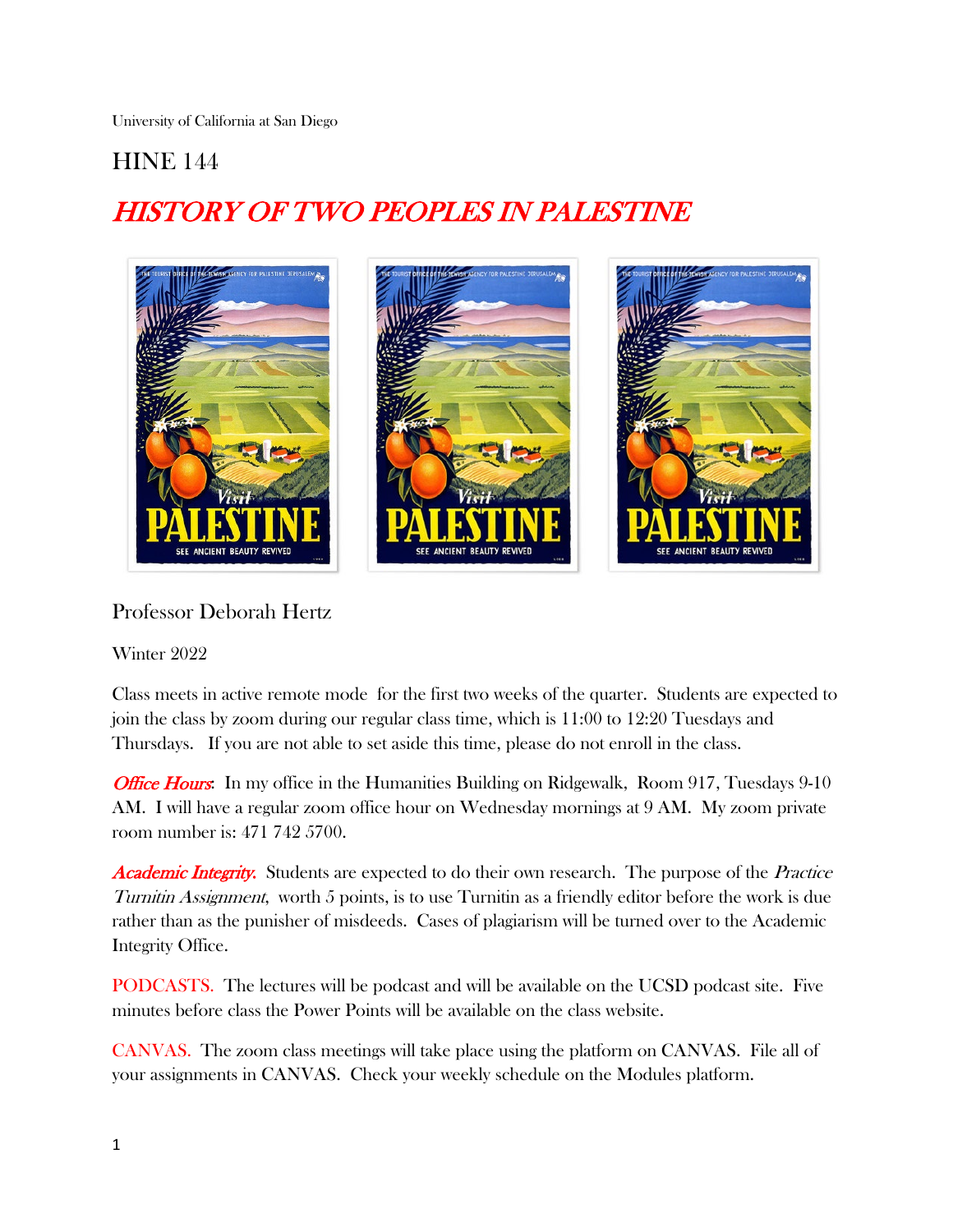# BOOKS

All four books have been ordered for purchase in the Bookstore and placed on reserve in hard and digital versions at the Library. You may of course purchase a digital copy of the books via Kindle or any other mode available. If you find a good PDF version online, please post it on the Discussion Board. You should also be able to check out several or all of the books at your local public library.

# Alan Dowty, ARABS AND JEWS IN OTTOMAN PALESTINE

Rashid Khalidi HUNDRED YEARS WAR ON PALESTINE

Tom Segev ONE PALESTINE COMPLETE

Simon Sebag Montifiore JERUSALEM A BIOGRAPHY

#### STUDENT ASSIGNMENTS

Three *Critical Analysis Responses* for 20 points each =60 points. The CAR is a mini 500 word essay that replaces the midterm and the final. Check the syllabus and CANVAS for the due dates. You will have four days for each CAR.

Independent Essay: Total = 40 points. Your essay should be five pages double-spaced and will be due on March 8. To select your topic, check the syllabus for the *Biographies and Institutions*, and at the end of the syllabus look for lists of films and memoirs to choose a topic. Other topics are welcome. Book reviews are a good choice. One topic per person. Be sure that your topic has been approved by the professor either in office hours, after class, or on the Discussion Board on CANVAS.

 For your sources, you must use either one academic book or four academic articles in addition to a primary source [such as a memoir]. You can use Wikipedia to get ideas for your project but you may not use any Internet sites as sources. You may use JSTOR articles or contemporary newspaper articles as sources. Consult the *Guidelines for Writing Essays for* Professor Hertz which is posted on CANVAS in the Module platform. Footnote references should be in the Chicago Style rather than the MLA style. We will review this format in class often.

First draft due February 17 for 10 points

Post your draft essay to the Editor Turnitin Site for 5 points [not graded for content, just for the act of learning from Turnitin], due by February 17.

Visit to the Writing Hub at the Teaching and Learning Commons on the ground floor of the Library: 5 points, due by February 24. Hopefully you will return for further rewrites and edits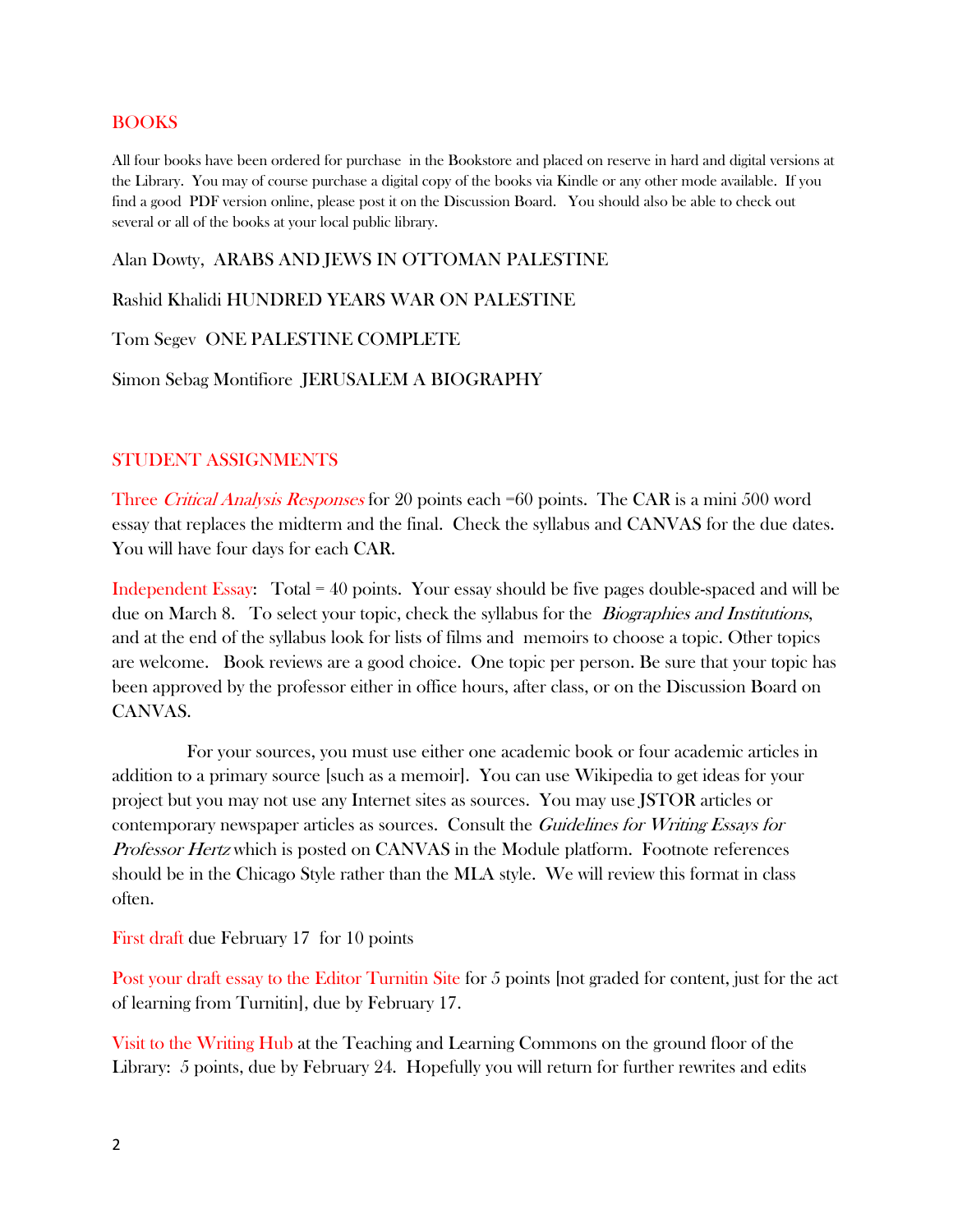with the same tutor each time. You are responsible for making and keeping at least one appointment and kindly provide written documentation of your visit.

Final version of the essay 15 points due by March 8

Group Presentations for 5 points. You will receive the 5 points simply by participating in your Group Presentation at the set date at the end of the quarter.

Students will be meeting in small groups every two weeks and the aim is to discover *Dueling* Claims in the Sources. You can of course use that time to discuss the reading material and the lectures. As we progress in the quarter, each group is tasked with choosing an interesting historical issue about which the authors of at least two of the authors of your four class texts disagree. Your group should select a passage from at least two of the books, and then decide if one of the authors is wrong. If each author seems correct, but they clearly disagree, students will be asked to imagine what sort of new research would clear up the disagreement.

Stay tuned for details about the small group meetings every other Thursday.

TOTAL ASSIGNMENT POINTS: 60 CARs; First draft of essay 10; Submission of first draft to Turnitin 5; Visit to the Writing Hub 5 points; Final version of essay 15; Group Presentation 5 points.

# SCHEDULE OF CLASSES

# January 4: INTRODUCTION TO THE CLASS

# January 6 MYSTICS AND MESSIAHS IN SIXTEENTH-CENTURY JERUSALEM

Read Montefiore, Chapter 32 and Dowty, 1-13.

Institutions and Biographies: Abraham De Castro, Tomas Torquemada, Joseph Nasi, Temple Mount, Mount of Olives, Ramban, Church of the Holy Sepulchre, Suleiman, Selim II, Ridwan, Bairam Pasha, Farrukh, Isaac Luria, Henry Timberlake, George Sandys, Sabbatai Zevi, Evliya, Mehmet IV, Dervishism

# January 11 THE HUSSEINI CLAN AND THEIR MODE OF RULE

Read Montefiore Chapter 33 and Dowty 13-26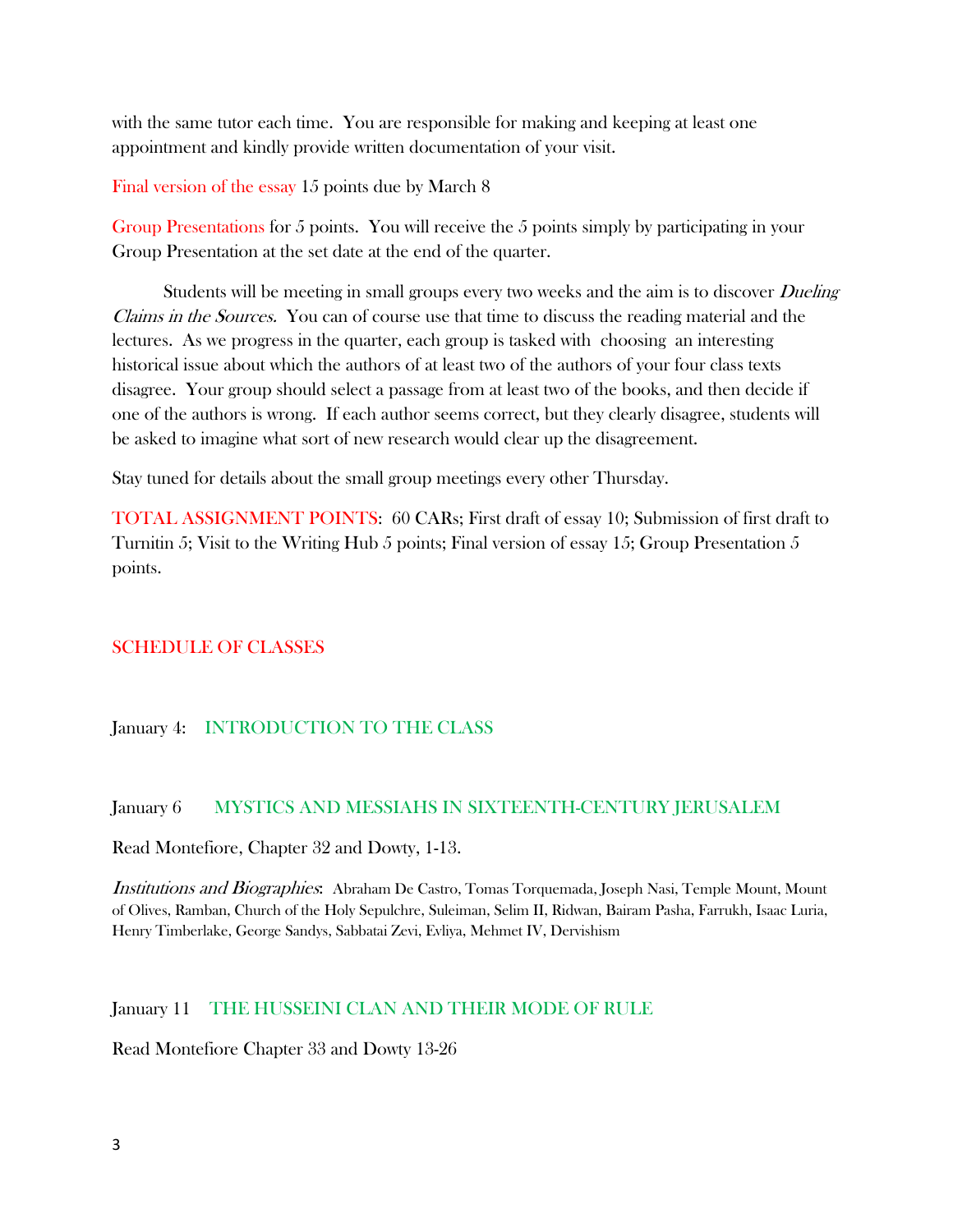Institutions and Biographies: Muhammad ibn Mustafa Al-Husseini, Abd al-Latif al-Ghudayya, Tower of David, Abu Ghosh, Gedaliah, Father Elezar Horn, Praedominium, Zahir al-Umar al-Zaydani, Ali Bey, Prince Potemkin, Napoleon Bonaparte, Charles Maurice de Talleyrand, General Damas, Catherine the Great, Nusseibehs; Husseinis

January 13: THE NAPOLEONIC INVASION

Read Montefiore Chapter 34

Institutions and Biographies: Ahmet Jazzar Pasha, Haim Farhi, Jaffa, Battle of Tabor Mountain, Le Moniteur, Sidney Smith, Jean-Baptiste Kleber, Selim III, St. Saviour's Monastery, Acre, Ramla, Levant

#### SMALL GROUPS MEET AT NOON

January 13: CAR ONE posted at 9 AM

#### January 18: BENJAMIN DISRAELI VISITS PALESTINE

Read Montefiore Chapter 35

Institutions and Biographies: Francois-Rene, Hassan al-Husseini, Suleiman Pasha, Princess Caroline, Lady Hester Stanhope, William Pitt the Younger, Lord Hood, Thomas Lawrence, Richard Brothers, Bartholomeo Pergami, Abdullah Pasha, Mustafa the Criminal, Rachel's Tomb, Moses Montefoire, Nathaniel Rothschild, Benjamin Disraeli, Queen Victoria, David Alroy

CAR ONE DUE AT 9 PM

#### January 20 THE TOURIST GAZE IN THE NINETEENTH CENTURY

Read: Montefiore Chapter 40

Institutions and Biographies: Yusuf Khalidi, Baedeker touring guides; Hamman Bathhouses, Dajani, Yusuf al-Diya al-khalidi, Nabi Musa, Abdul-Hamid II, Khafiya, Umar al-Husseini, Lionel de Rothschild, Prince Albert Victory, George V, Thomas Cook, Christian Quarter, Sheikh Jarrah

#### January 25 **HERZL MEETS THE KAISER IN 1898**

Read: Montefiore, Chapter 42, and Dowty 29-36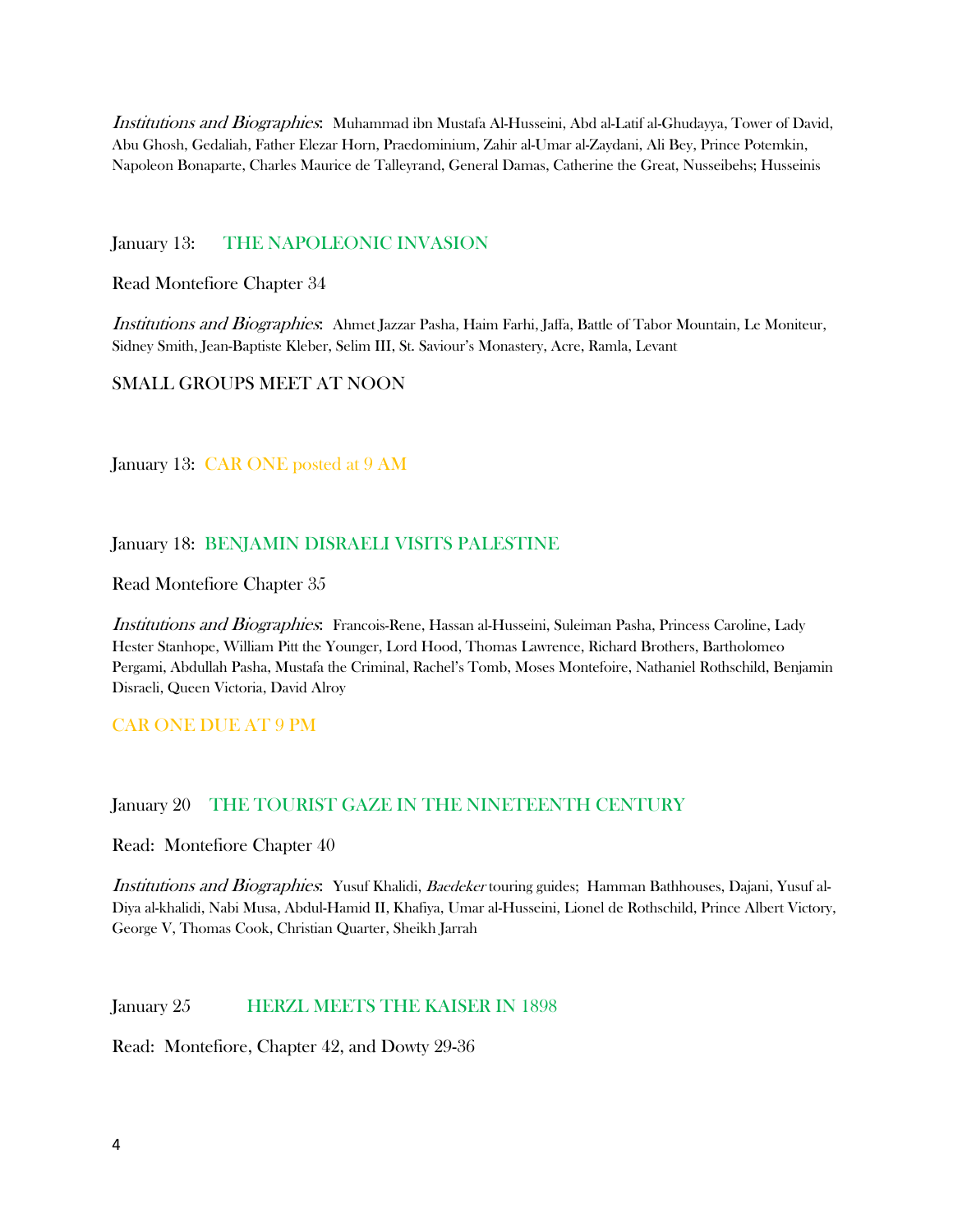Watch the film *The Vision of Chaim Weizmann*, [made by Lasa Duner 1992]. Streaming on You Tube by the Spielberg Film Archive.

Institutions and Biographies: Theodore Herzl, Karl Leuger, Dreyfus Affair, Prince Potemkin, Zvi Hirsch Kalischer, Yehuda Hai Alchelai, Moses Hess, Leo Pinsker, Chaim Weizmann, Francis Montefiore, Wilhelm II, Duke Friedrich of Baden, Ark of the Covenant, Phillip Prince of Eulenburg, Kishinev Pogrom, David Lloyd George

# January 27: INTRODUCING DAVID BEN GURION AND THE MUFTI AMIN AL-**HUSSEINI**

Read: Montefiore Chapter 43 and Dowty, 43-61

Institutions and Biographies: labor Zionism; Second Aliyah; the Twelve Hebrew Republics; diplomatic Zionism; Israel Zangwill, Maurice de Hirsch, Jacob Schiff, Galveston Plan, Nicholas II, Wasif Jawhariyyeh, , Uthman al-Husseini, Ruhi Khalidi, Hussein Effendi al-Husseini, Ismail al-Husseini, Grigory Rasputin, Cyril Naumov, Stephen Graham, Monty Parker, Captain Hoffenstahl, Edmond de Rothschild, Sword of Muhhamad

# SMALL GROUPS MEET AT NOON

# February 1 THE LAST OTTOMANS AND THE RISE OF TURKEY

Read: Dowty, 97-108 and Khalidi, Chapter One

Institutions and Biographies: review of book by Michael Provence of the UCSD History Department on The Last Ottomans; Arab Awakening; capitulations; restrictions on Jews in Palestine obtaining Ottoman citizenship; Ben Gurion in Istanbul; Ottomans as allies of Germany in World War Two; Committee of Union and Progress CUP; Abdul Hamin II; Mustafa Kemal Ataturk; film on The End of the Ottoman Empire

# February 3: WORLD WAR ONE IN PALESTINE

Read Segev, Chapter One and Montefiore Chapter 44

Institutions and Biographies: Alter Levine, Otis Glazebrook, Rehovot, Antionia de la Cierva, Al-Aqsa Mosque, Meir Dizengoff, Eliezer Ben-Yehuda, Bertha Spafford Vester and the American Colony Hotel, Hebron, Ramle, Lydda, Tel Aviv, Mordechai Ben-Hillel, Yosef Chaim Brenner, Boris Schatz, Richard Meinertzhagen, Be'ersheba

February 4: CAR TWO POSTED AT 9 AM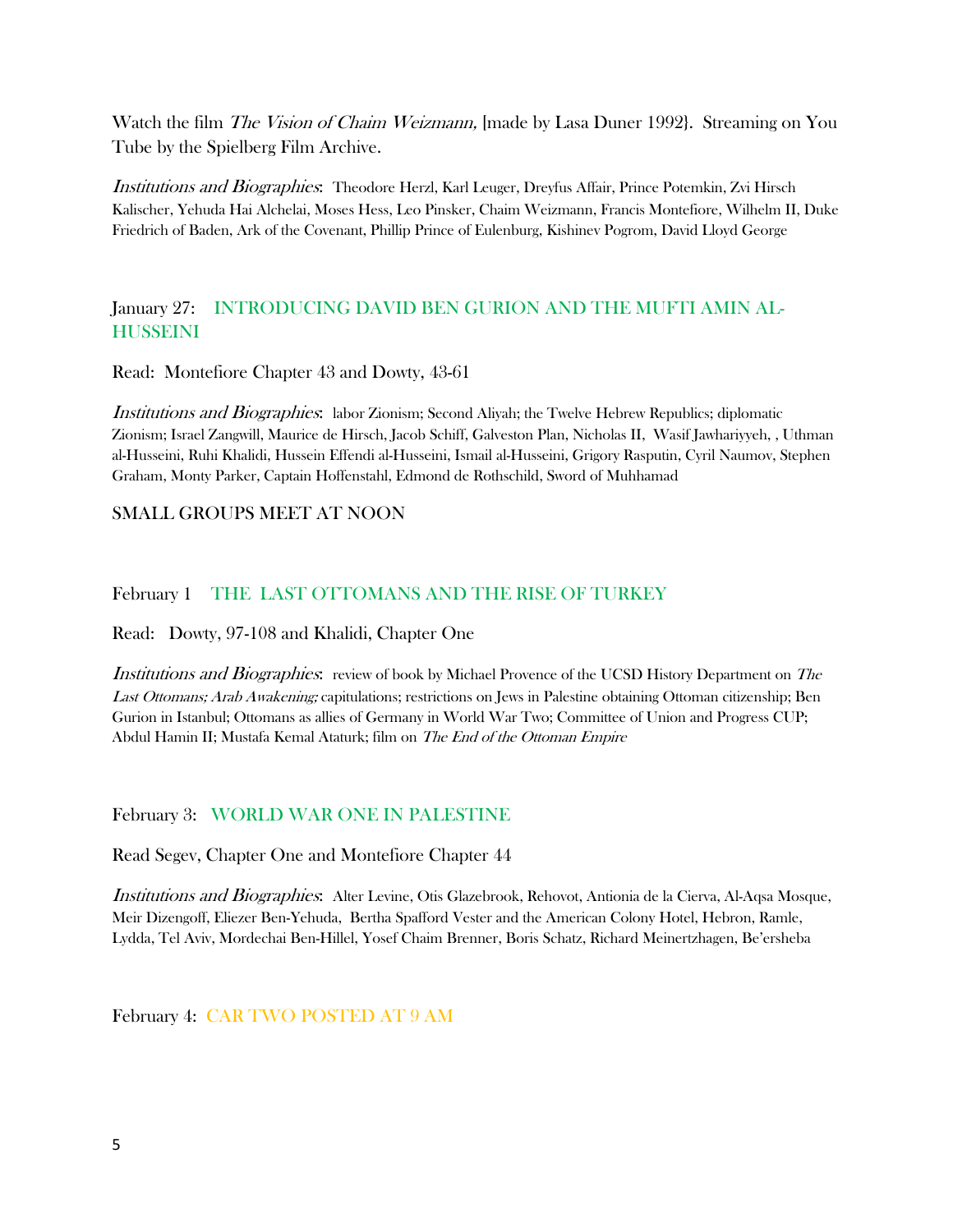# February 8: T.E. LAWRENCE: RULING-CLASS ENGLISHMAN ORGANIZES AN ARAB REVOLT AGAINST THE OTTOMANS

Watch the film *Lawrence of Arabia* streaming through Library Reserves

Read: Montefiore 420-427

CAR TWO DUE AT 9 PM

# February 10: THE BALFOUR DECLARATION AND THE BRITISH MANDATE

Read: Montefiore, 427-434, and Segev Chapter Two

Institutions and Biographies: Jemal the Slaughterman, General Kress, Falkenhayn, Izzat Bey, St Stephens Gate, Hussein Husseini, Menashe Elyashar, Edmund Allenby, George Adam Smith, Lawrence of Arabia, Hajim Bey, General Shea, Sherifian Camel Corps, James de Rothschild, Ihsan Turjman, Khalil Sakakini, Fast Hotel, Andrew Carnegie

# SMALL GROUPS MEET AT NOON

# February 15: JEWISH QUARRELS AND ARAB QUARRELS UNDER BRITISH RULE

Read Montefiore Chapter 48 and Segev, Chapter Three

Institutions and Biographies: Yosef Eliahu Shlush, Kafr Jamal, Edwin Samuel, Ronald Storrs, Old City, Harry Luke, Edward Keith-Roach, James H. Pollock, Mark Sykes, British Jewry, Chaim Nachman Bialik, Montague David Eder

# February 17: THE RISE OF ARAB NATIONALISM

Read Montefiore Chapter 49, Segev Chapter Five

Recommended: Dowty Chapter Four

Institutions and Biographies: Hazem Nusseibeh, Earl Peel, Amir Abdullah, Hajj Amin al-Husseini, Ragheb Nashashibi, Abd al-Kadir Husseini, Musa Kazem Husseini, Charles Tegart, Arthur Harris, Orde Windgate; East Arab Corps, Night Squads, Neville Chamberlain

# SMALL GROUPS MEET AT NOON

Submit your first draft through the Turnitin site. You will be given the 5 points whatever the quality of your work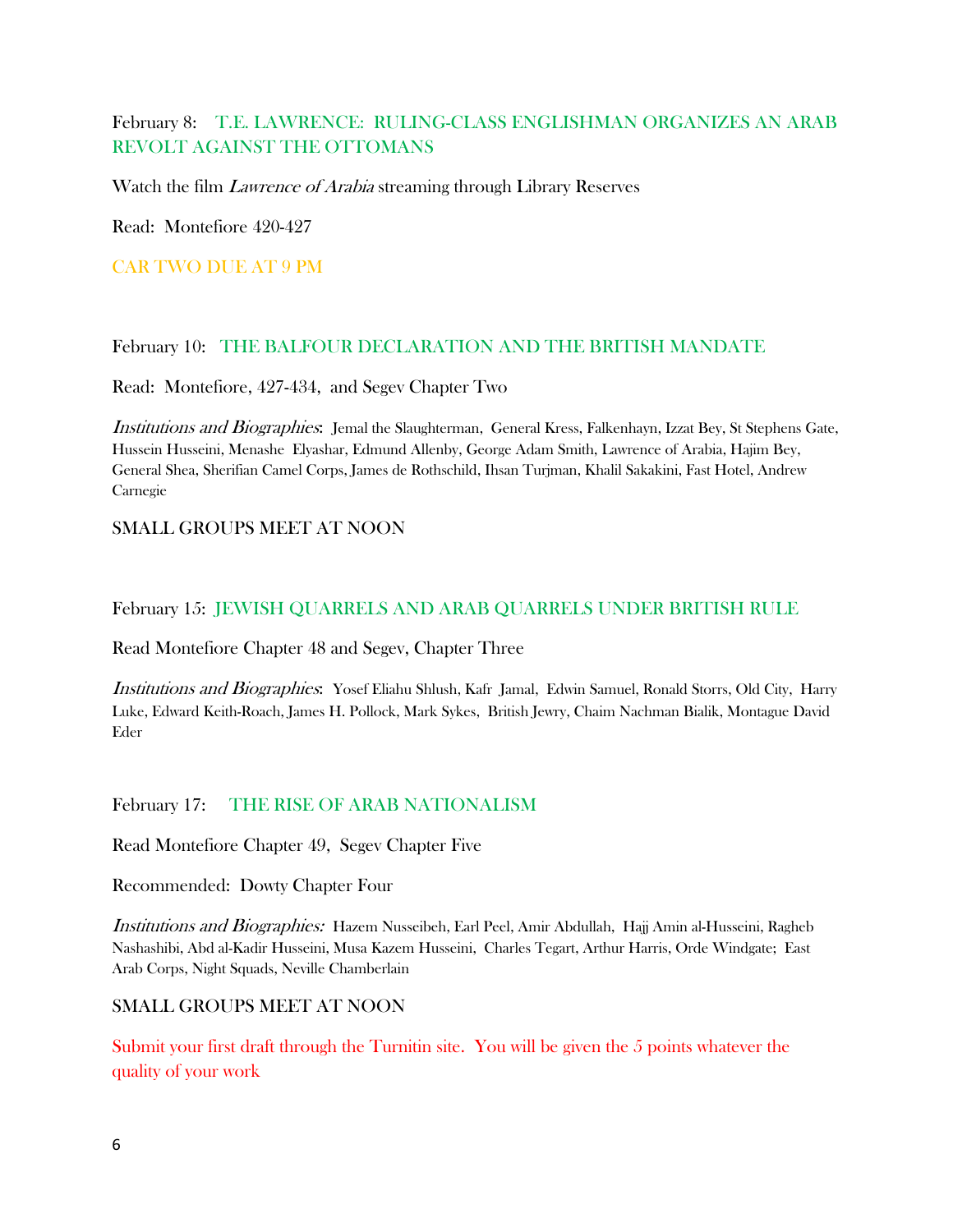# February 22: EUROPEAN JEWS ESCAPE TO PALESTINE DURING THE HOLOCAUST

Read Segev, Chapter 18

Institutions and Biographies: Musa Alami, George Antonius, Arthur Wauchope, Jewish National Fund, Louis French, Haganah, Shmuel Yosef Agnon, Chaim Shalom Halevi, Etzel, Uri Zvi Greenberg, Brit HaBirionim, Shlomo Ben-Yosef, Eliahu Golomb, Nachum Shadmi, Yigal Allon, Youth Aliyah, the Ha-avara transfer plan; the Nazis flirt with Zionism; the film Ha-Dira

# February 24 HOW THE MANDATE CAME TO AN END IN 1948

Read Segev, Chapter 22 and Dowty Chapter Seven

Institutions and Biographies: Evelyn Barker, Katy Antonius, Al-Muqadam, Walter Alexander Smart, Richard Crossman, Ya'akov Cohen, Yitzhak Sadeh, Jewish terror groups; Raymond Cafferata, Kupperman, , Lechi, Operation Agatha, Kibbutz Yagur, Viscount Montgomery, Clement Attlee, King David Hotel

Final date to visit the Writing Hub at the Teaching and Learning Commons. Bring a paper copy of their certification of your visit

# CAR THREE POSTED AT 9 AM

# March 1 THE NAQBA AND ITS CONSEQUENCES

Read Khalidi, Chapter Two, and Montefiore Chapter 51

Institutions and Biographies: General Cunningham; Irgun; King Abdullah; President Truman; Chaim Weizmann; David Ben Gurion; Golda Meier; Glubb Pasha; Hashemites; Arab Legion; Burma Road; Yitzhak Rabin; Swedish Count Bernadotte; armistices with Arab states; United Nations role in ending the war; Abdullah the Hasty

#### March 3 WARS AND CONFLICTS BETWEEN 1948 AND 1967

Read Khalidi, Chapters Two and Three and Montefiore Chapter 52

Institutions and Biographies: Hazem Nusseibeh; King of Palestine; Ragheb Nashashibi Dr Musa al-Husseini; King Talal; Bertha Spafford; Nasser of Egypt; invasion of Egypt by Israel in 1956; Yasser Arafat; Fatah; Levi Eshkol; Moshe Dayan

#### SMALL GROUPS MEET AT NOON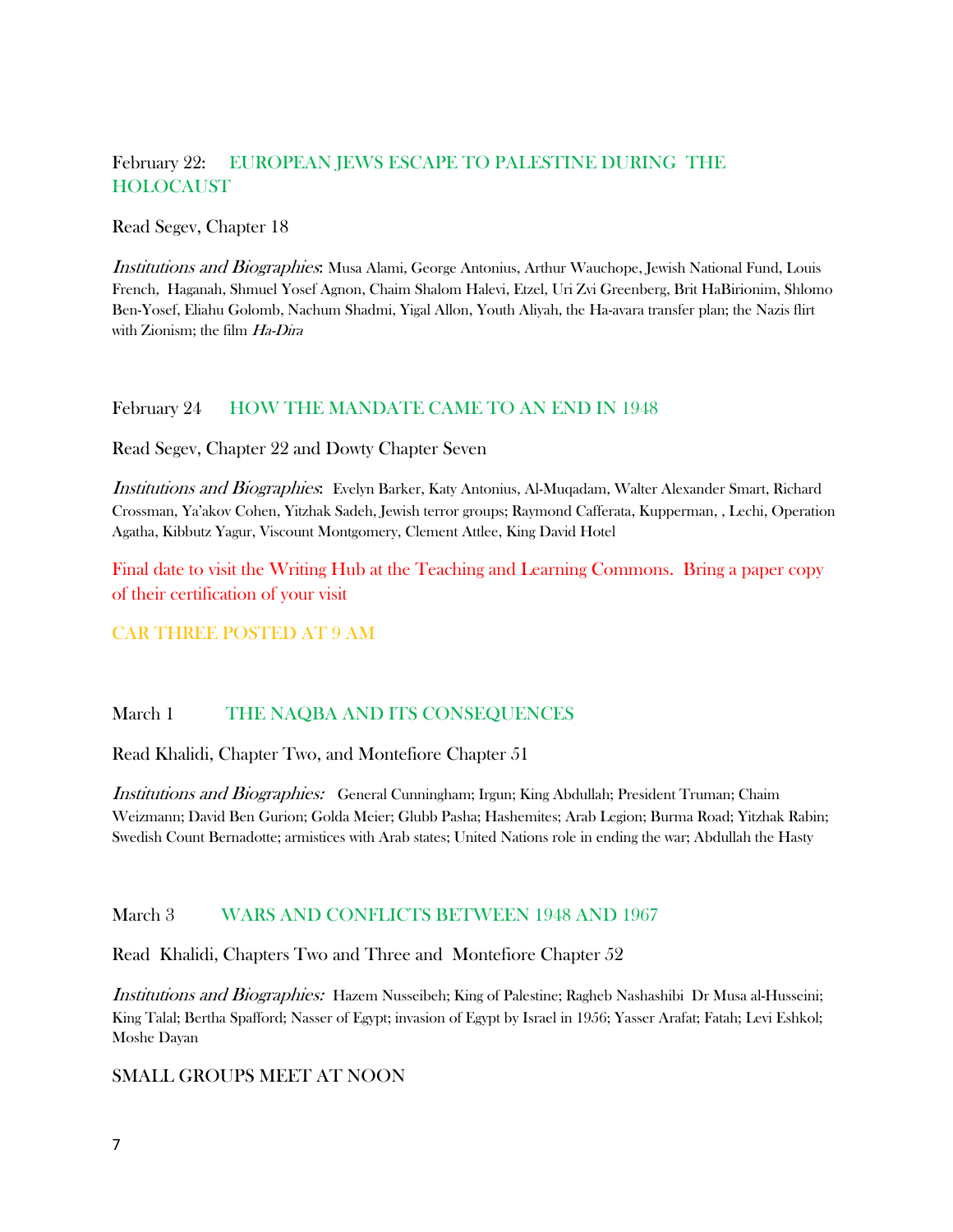#### CAR THREE DUE AT 9 PM

#### March 8 FROM THE 1967 WAR TO THE PRESENT

Read Khalidi, Conclusion and Montefiore Epilogue

Institutions and Biographies: Benjamin Netanyahu; Shimon Peres; Greater Israel; Wailing Wall; archaeological discoveries; Teddy Kollek; Temple Mount; Hamas-Fatah split; Anwar Sadat; Menachem Begin; intifadas One and Two; Oslo peace talks; Wye agreements; Ariel Sharon; Palestinian Authority

#### Final Essay Due

#### March 10 STUDENT PRESENTATIONS ON DUELING QUOTES

#### APPENDIX: PROMPTS FOR ESSAY TOPICS

#### FILMS

Salt of this Sea, The Present, When I saw You, Ghost Hunting, Ave Maria, Frontiers of Dreams and Fears, Children of Shatila, 3000 Nights, A Man Returned, A Drowning Man, 3 Logical Exits, A World Not Ours, Xenox, Divine Intervention, Paradise Now, Chronicle of A Disappearance, In Vitro, Maradona's Legs, The Crossing, Bonbone, Condom Lead, Mars at Sunrise, Girafada, Samouni Road, The Wanted 18, Pomegranates and Myrrh, Occupation 101, 1948: Creation and Catastrophe

#### MEMOIRS

Elias Chacour, We Belong to the Land,

Elias Chacour, Blood Brothers, Sandy Tolan, The Lemon Tree,

Pamela Olson, Fast Times in Palestine,

S. Yizhar, Khirbet Khizeh,

Edward Said, Out of Place,

Donald Wagner, Anxious for Armageddon,

Miko Peled, The General's Son,

Rula Jebreal, Miral,